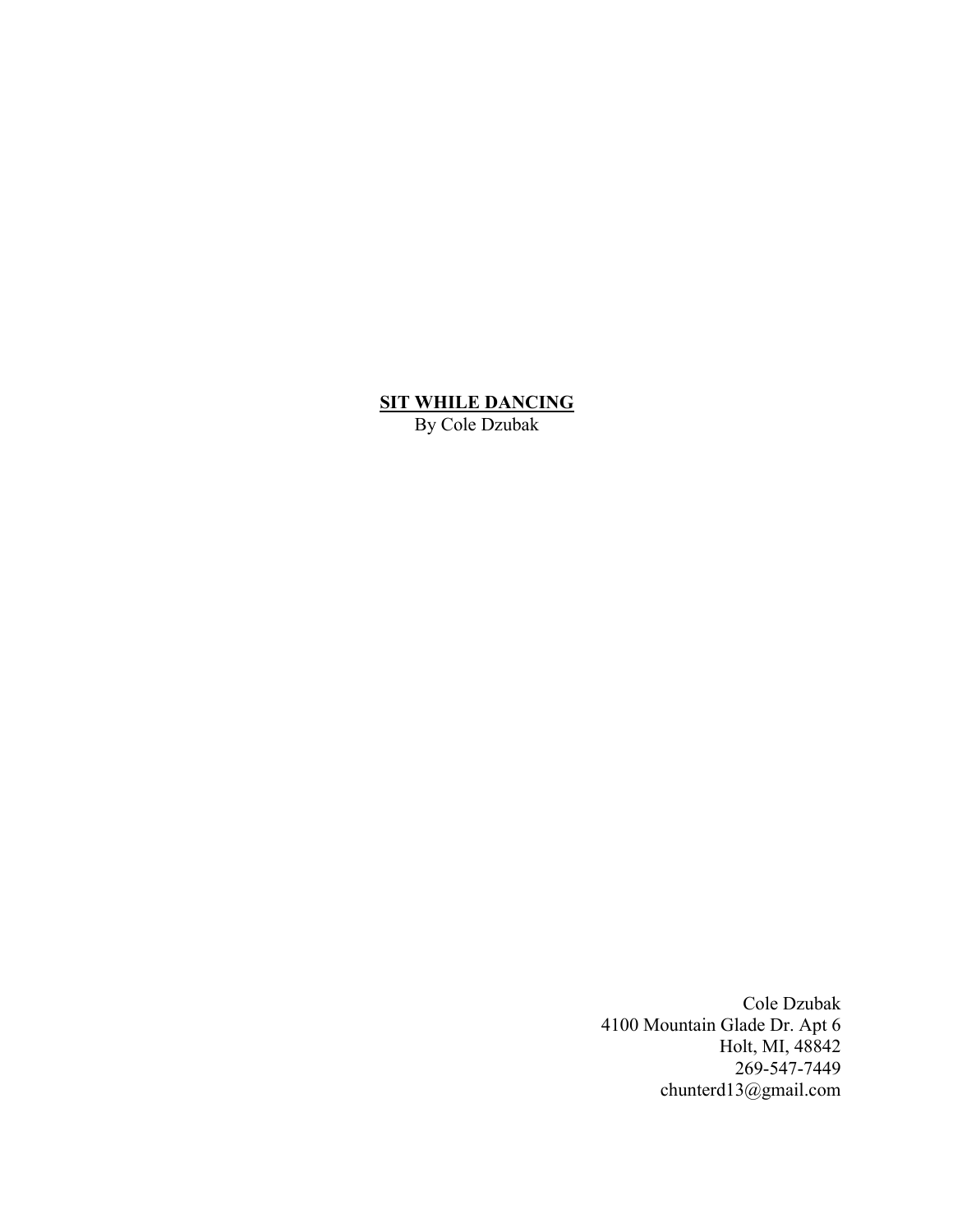# **CHARACTERS**

| <b>SALLY</b>    | A dance teacher, full of spirit and<br>passion. Acts as the narrator, and<br>takes part in the action. Amazingly<br>friendly. 40s to 60s.     |
|-----------------|-----------------------------------------------------------------------------------------------------------------------------------------------|
| <b>LAURA</b>    | A dance mom means well. 40s to 60s                                                                                                            |
| <b>SUSAN</b>    | A dance mom means well. 40s to 60s                                                                                                            |
| <b>RACHEL</b>   | A student teacher looks up to Sally.<br>Teens to 20s.                                                                                         |
| <b>STUDENTS</b> | A group of 3-6 students, Rachel<br>be a part of this group for the 1990<br>and 1993 scenes. Should act as new<br>students each time. Any age. |

# **SETTING**

Inside Sally Semmes Dance Studio

# TIME

Between 1990 and 1995

**\*NOTE:** The students can be a combination of age, race, and gender.

This show was created in partnership with the Live Forever Project, whose mission is to preserve the life of our community members through art.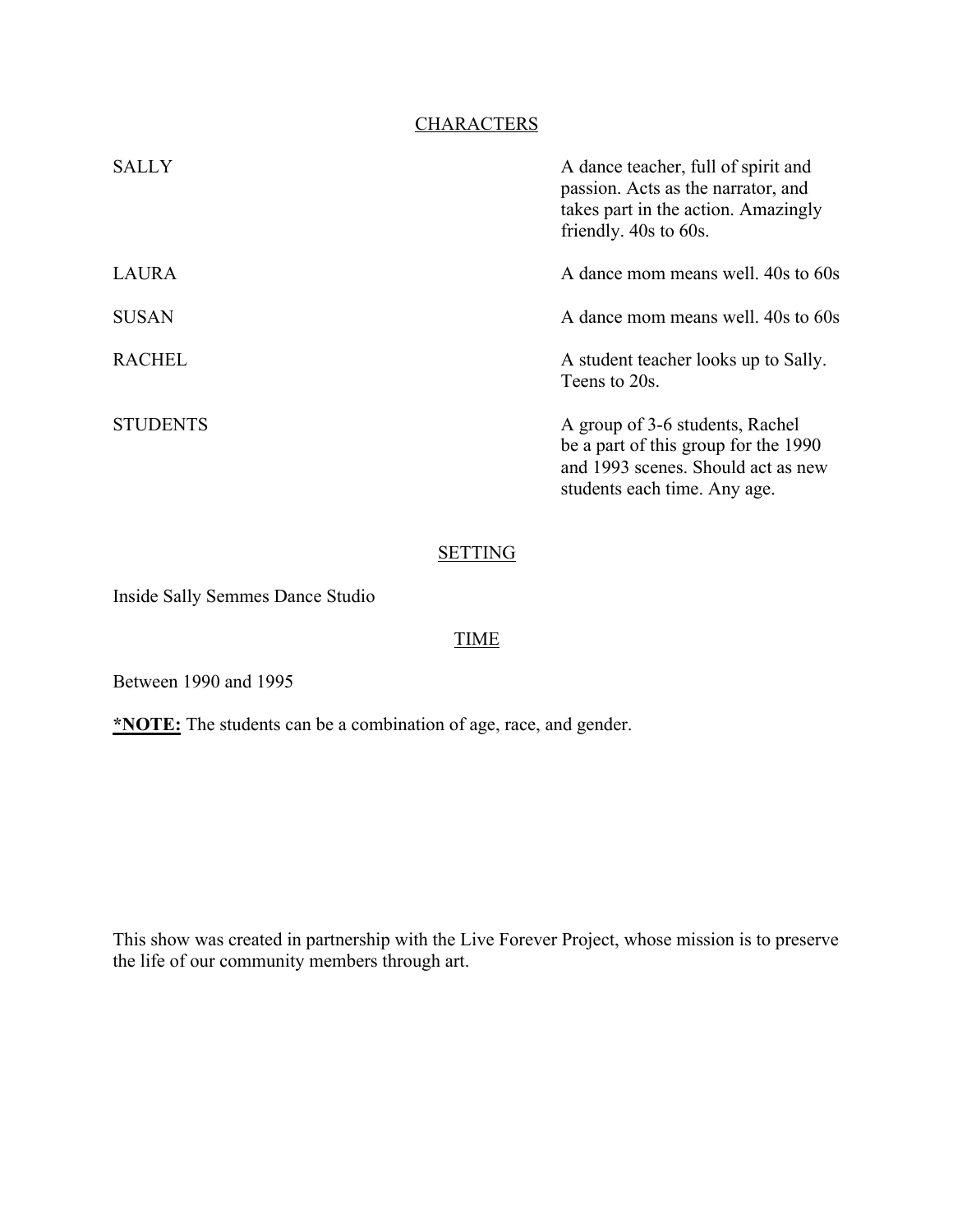A dance studio, 1990. Stage left should be a bar, and where the students dance. Stage right is where the teacher will teach.

Spotlight on SALLY.

# **SALLY**

Dance is my life. I can't remember a time when dance wasn't important. I started when I was 4 years old. I know, right. After I took my first class, I knew I was at home while dancing. It made me feel free, like I could be myself. Dancing was where I could show everyone how I was feeling at the time. I danced for 12 years in a studio before I finally moved off to Phillips and opened my own studio. For a while I taught English and speech in a high school somewhere, but after I quit that and moved to Manitowoc, I opened Sally Semmes Dance Studio. It was some of the best 13 years of my life. I loved teaching there. I had 350 students there, and they were such amazing kids, and they had the absolute best parents. Everybody there had a love for dance and a respect for the art. My students all had the best confidence because unlike many places, I didn't have mirrors in my studio, I didn't want them to compare themselves to other students. Dance was everything. But everything changed in 1990.

> Lights up. A class of 3-6 students fill in stage left. SALLY enters the scene in 1990.

## **SALLY**

Ok class let's run this step a few more times and then we will be done for the day. I know it's new, and we'll review this step next time as well, but it's important to practice. Know who can tell me the steps in a Pas de Bourrée?

> A few of the students raise their hands, and SALLY calls on one of them.

#### STUDENT 1

It's back, side… I forgot the last part. Back, side, something.

#### SALLY

Can someone help them please? Back, side…

A couple students raise their hands this time. SALLY motions to one.

## STUDENT 2

Back, side, front.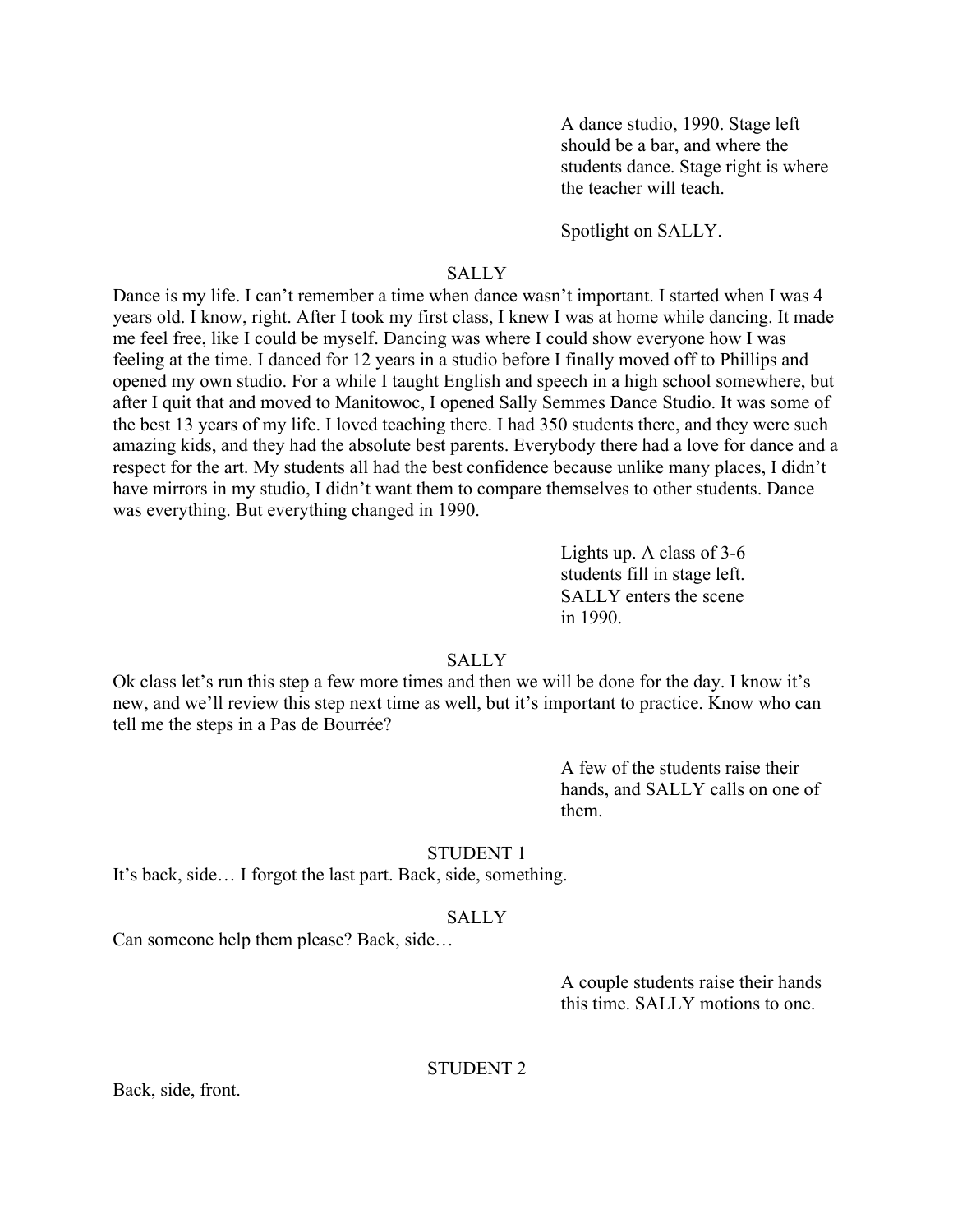Correct! Good job, both of you. Pad de Bourrée is back, side, front, then repeat. Where do your arms go when you are doing your Pas de Bourrées?

> A student jumps into position and shouts.

### STUDENT 3

Right arm forward, left arm to the side.

# **SALLY**

Correct, when you step front with your left leg, and what about when you step front with your right leg?

> Students raise their hand, and SALLY calls on one in the back,

# STUDENT 4

You switch and have your left arm forward and right arm out to the side.

**SALLY** 

Very good, everyone. Now let's practice the step together, shall we?

Everyone gets into starting position and follow SALLY's lead.

## **SALLY**

And, back, side, step, back side, step…

Everyone does some variation of the step-in time. SALLY and two students do it effortlessly with arms. Three of the students do it with their arms on their hips. One student doesn't have any idea what is happening.

#### SALLY

Ok great, how was that for everyone?

# STUDENT 5

Yeah, that feels good.

# STUDENT 6

Um... I'm sorry... but I have no idea what just happened, I was having trouble following along.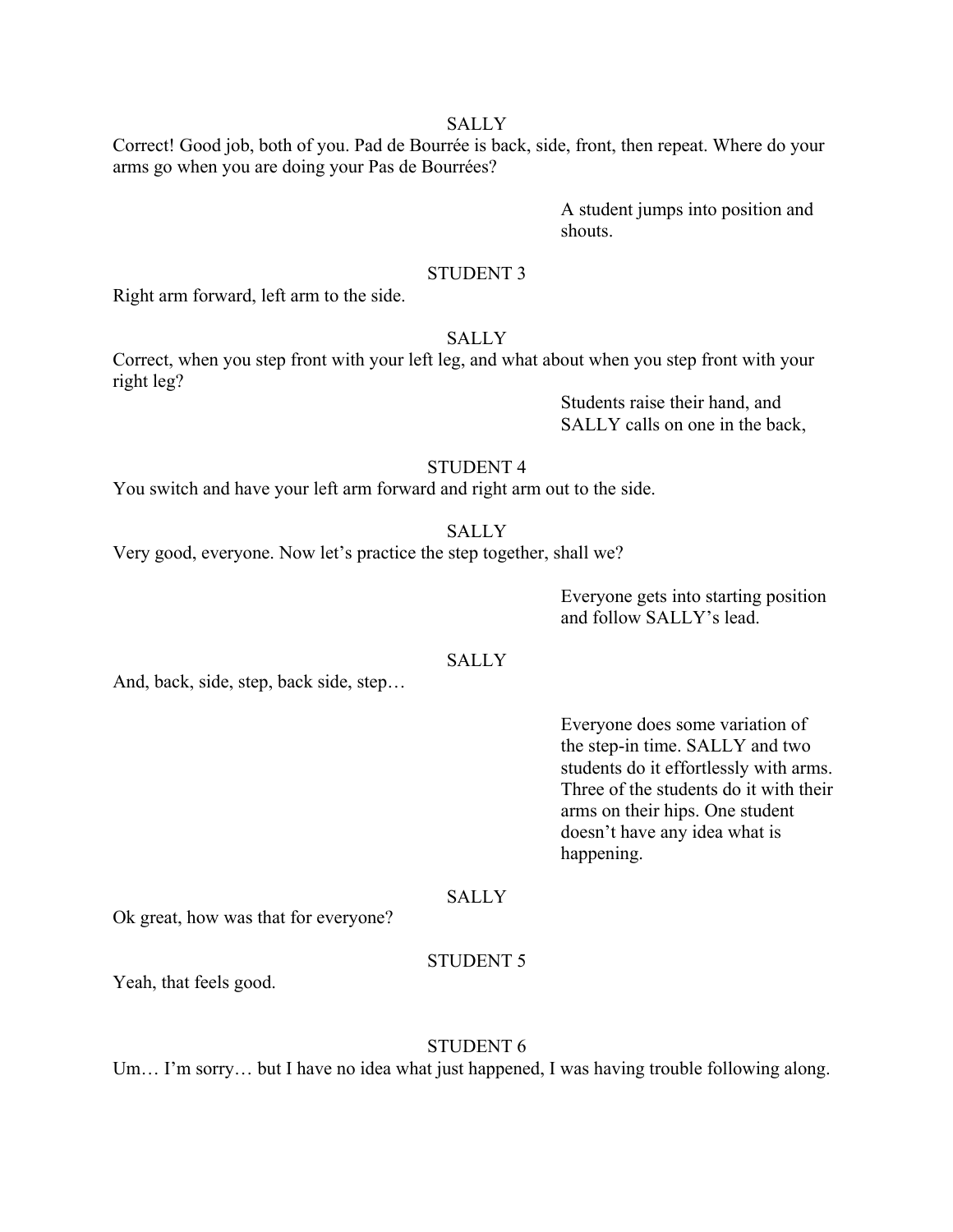That's perfectly ok, we are here to learn aren't we. Let's practice the step without the arms, and just worry about the feet. Ok?

|                                                            | <b>STUDENT 6</b> |                                                             |
|------------------------------------------------------------|------------------|-------------------------------------------------------------|
| Ok, yeah.                                                  |                  |                                                             |
|                                                            | <b>SALLY</b>     |                                                             |
| Lets try it then. Back                                     |                  |                                                             |
|                                                            |                  | <b>SALLY</b> leads the students<br>through the step slowly. |
| Side                                                       | <b>SALLY</b>     |                                                             |
|                                                            |                  | As SALLY makes this step, she<br>stops and winces in pain.  |
| AGH!                                                       | <b>SALLY</b>     |                                                             |
| Are you ok Miss Sally?                                     | <b>STUDENT 5</b> |                                                             |
| Is everything ok?                                          | <b>STUDENT 4</b> |                                                             |
|                                                            |                  | SALLY sits and massages her<br>ankle.                       |
|                                                            | <b>SALLY</b>     |                                                             |
| Yes, I'll be ok everyone, I just stepped on my foot wrong. |                  |                                                             |

Do you need any help?

SALLY

STUDENT 3

No, I'll be ok, thank you though. Well, that is our time for today everyone, let's go ahead and end class today, and I will see you all next week, yes?

STUDENT 2

Thank you, Miss Sally!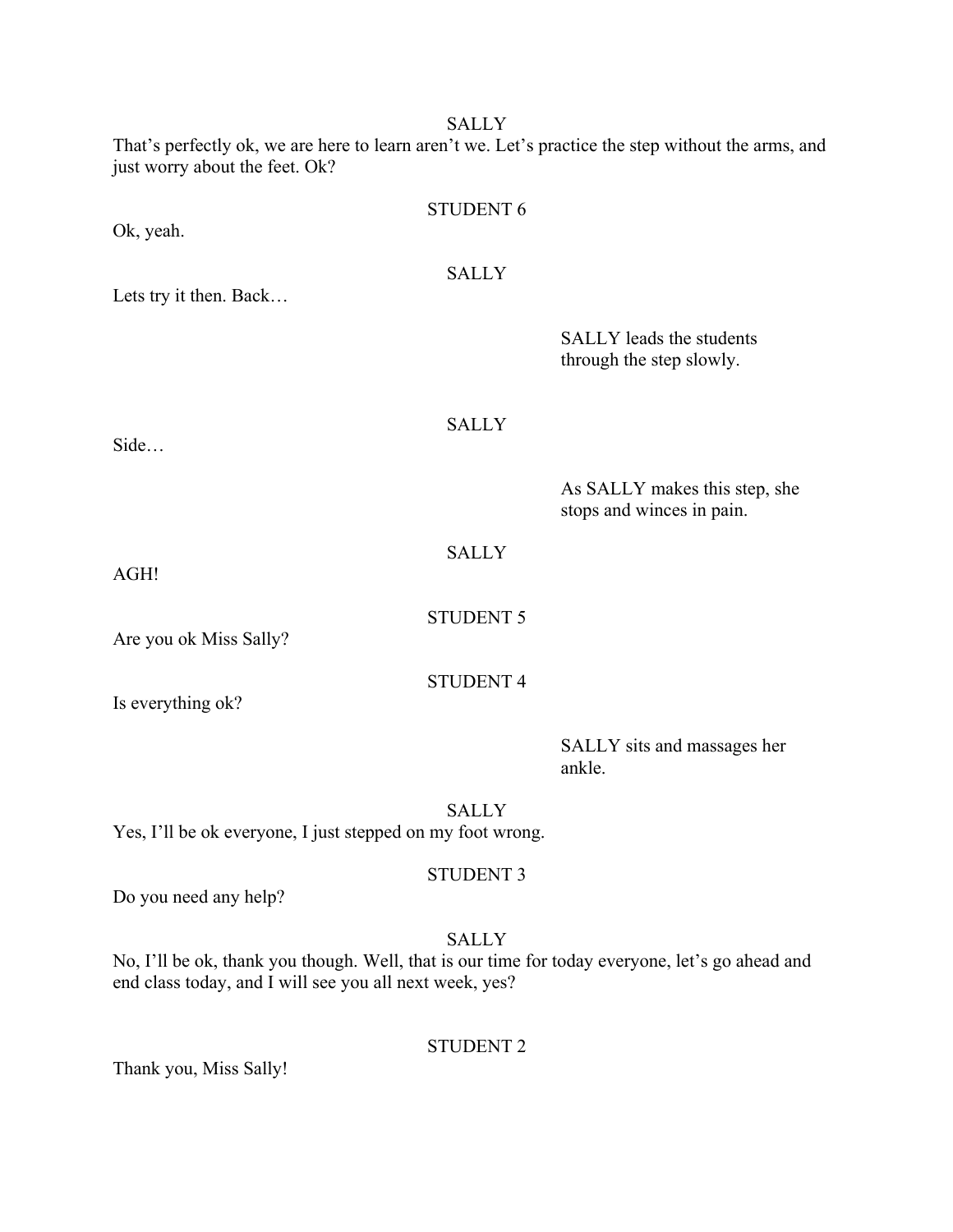#### STUDENT 1

Have a good week!

### SALLY

You all too!

The students exit, as SALLY looks at her ankle in pain. Lights dim.

Lights come up on SALLY on the phone. She is in her dance outfit or a variation of it.

### **SALLY**

Hello doctor, how is everything… That's good, I'm fine… you have the test results… how are they… wait, no that can't be possible… arthritis? But aren't I too young? Yes, the pain was in my ankles and knees… sometimes my hips… was the swelling really arthritis? Is there anything I can do? I'm a dance teacher, I can't just give that up? Taking it easy is not an option, no. If there's medication to stop it then I'll take it… Thanks for everything, doctor…

Spotlight on SALLY.

#### SALLY

That was the phone call that changed my life. It destroyed me to hear those words. "Take it easy." Have you ever tried to teach a group of kids how to Pas de Bourrée without showing them the step? Exactly my point. So I kept at it, and tried to limit my amount of movement I did. I was able to teach the class and still help the kids for a while. But 1993 proved to be a lot for me. I wouldn't show it to the kids, but I was in so much pain. I sent a letter to the parents that I was thinking about retiring soon.

> Lights up. The students are back but in a different formation. SALLY joins the class.

SALLY

Ok class, let me see your Pas de Bourrées before I send you off for the day.

The students show off their Pas de Bourrées, but two have trouble.

#### STUDENT 1

Ms. Sally, I'm getting confused on the side step to the front step.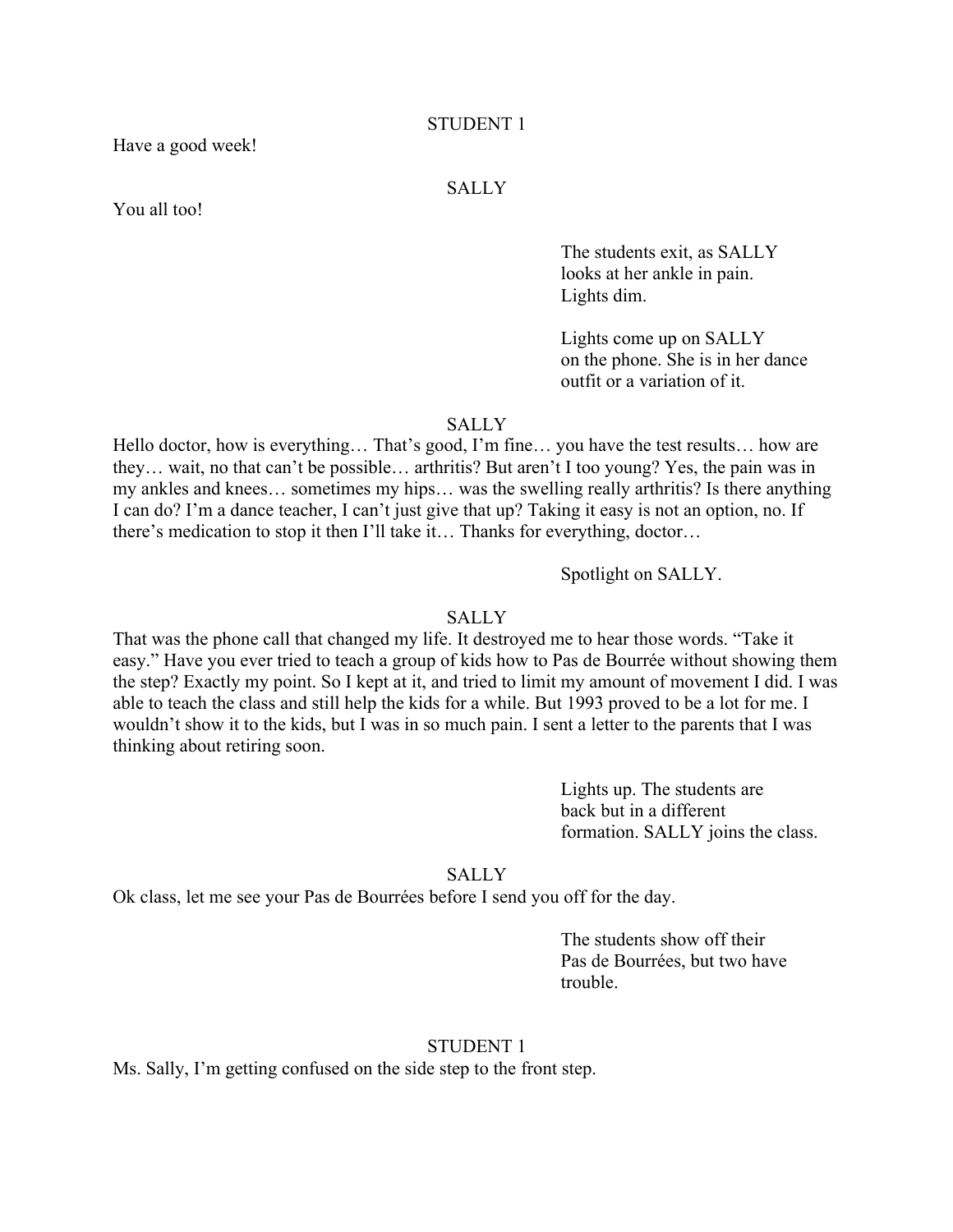| Me too, it feels awkward.                             | STUDENT 2        |                                                                                                                                                                                      |
|-------------------------------------------------------|------------------|--------------------------------------------------------------------------------------------------------------------------------------------------------------------------------------|
| Ok, well lets see if I can show you here.             | <b>SALLY</b>     |                                                                                                                                                                                      |
|                                                       |                  | SALLY does the step facing<br>away from the students. Her face<br>shows that she is in great pain, but<br>won't allow her students to see. By<br>mistake, she lets out a quiet "ow." |
|                                                       | <b>STUDENT 3</b> |                                                                                                                                                                                      |
| Are you ok, Ms. Sally?                                |                  |                                                                                                                                                                                      |
| Yes, of course I am, did that make sense to everyone? | <b>SALLY</b>     |                                                                                                                                                                                      |
|                                                       |                  | The students ad lib "yes" and<br>"thank you"                                                                                                                                         |
| Ok, good, let me see them again and then you can go   | <b>SALLY</b>     |                                                                                                                                                                                      |
|                                                       |                  | T <sub>1</sub>                                                                                                                                                                       |

The group all nail their Pas de Bourrées.

# STUDENT 4

STUDENT 5

STUDENT 6

How was that?

SALLY Great work everyone! That is our time for today, so please go home and rest!

Thank you, Ms. Sally!

Have a good week!

SALLY

You too!

The students disperse. Two mothers, SUSAN and LAURA, enter.

# STUDENT 2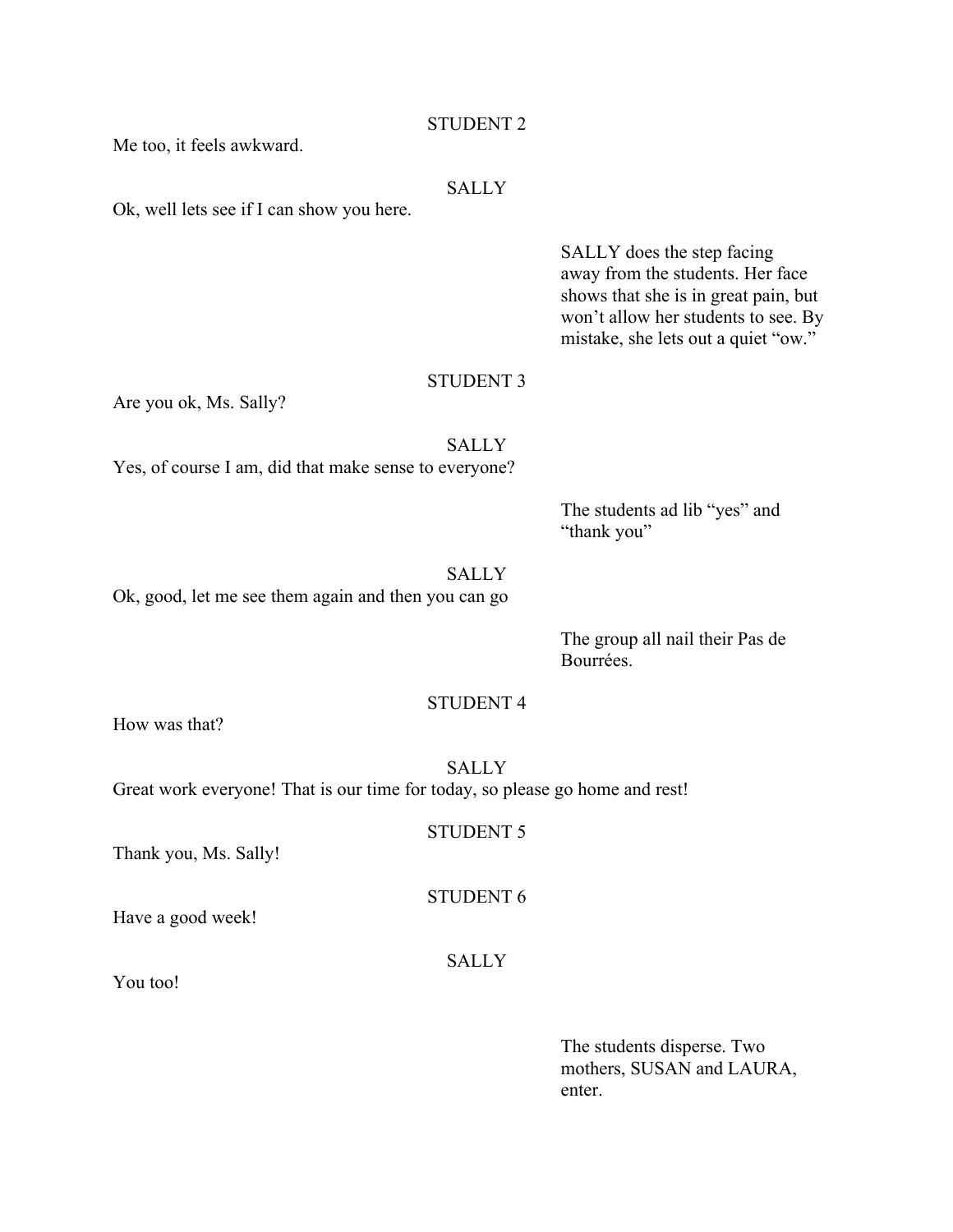Susan, Laura, how are you doing?

#### SUSAN

Just fine, thanks for asking!

LAURA

We wanted to talk to you regarding the letter you sent home last week, about your retirement?

#### **SALLY**

Of course, what about it?

#### **SUSAN**

Well, I know this is a strange request... but you can't retire...

# LAURA

Our girls have never been happier in dance than they have with you, you are so good with the kids…

#### **SALLY**

I'm glad you both think so, I try my best, but I just don't know how much more time my bones have in them.

#### LAURA

SUSAN

**SALLY** 

Well, we've been thinking about that too.

What if you sit and teach?

Sit to teach dance?

LAURA

You already have student teachers, they could do the steps, and you instruct and correct!

### **SALLY**

I don't know ladies…

#### SUSAN

Again, we know this is odd of us to ask, and we don't want to come off as too strong or anything… but you are so great for the kids

#### LAURA

And we know you love this too… we just want to make sure we all get as much out of you as we can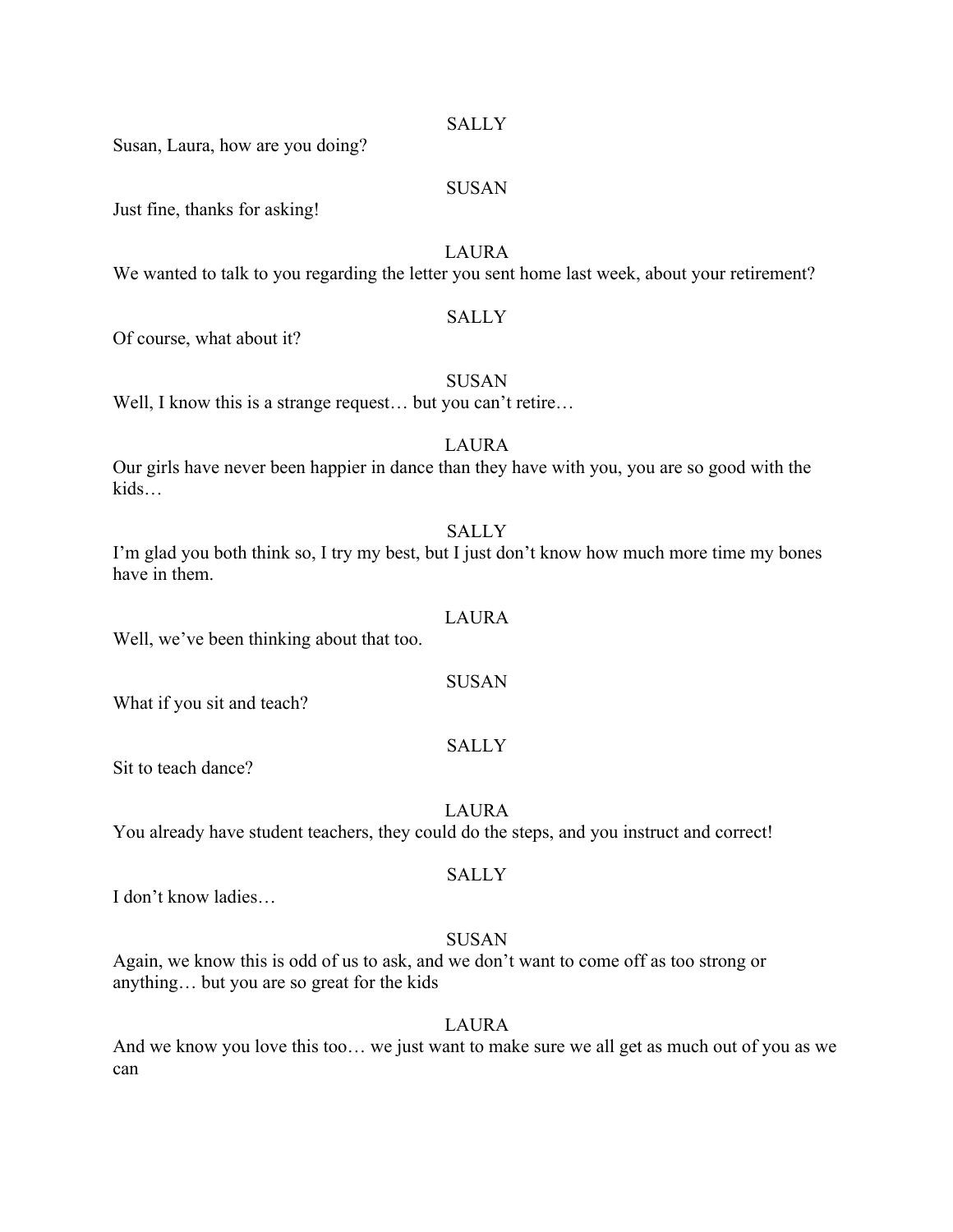Well thank you for talking to me about this, I'll think about it.

#### SUSAN

That's about all we can ask for, isn't it?

# LAURA

You have a good night, Sally.

# SALLY

You both as well.

LAURA and SUSAN exit. Lights dim. Spotlight on SALLY.

# SALLY

Again, I felt my soul leave my body. To have two moms, both of which were lovely, come in and tell me I can't retire for the sake of their children just hit me like a truck. My body was telling me no, but my heart and my students were telling me to keep going, to keep trying. So… naturally, if you could've guessed… I did. I got a nice, comfy chair and I sat in class, and had one of my 9 student teachers do the demonstrations. I did this until 1995, but teaching Pas de Bourrée is a difficult step…

> Lights up. The students are back In a new formation. SALLY takes a seat to the side, and RACHEL is in front of the class. RACHEL should be one of the students from before, showing she has graduated to teacher.

# RACHEL

Alright everyone, I think we are almost done, is there anything else we should do today, Ms. Sally?

### SALLY

Let's see your Pas de Bourrées everyone.

One student can't do it.

# STUDENT 1

Ms. Rachel, could you show me how to do it again? RACHEL

Of course I can.

RACHEL does the step.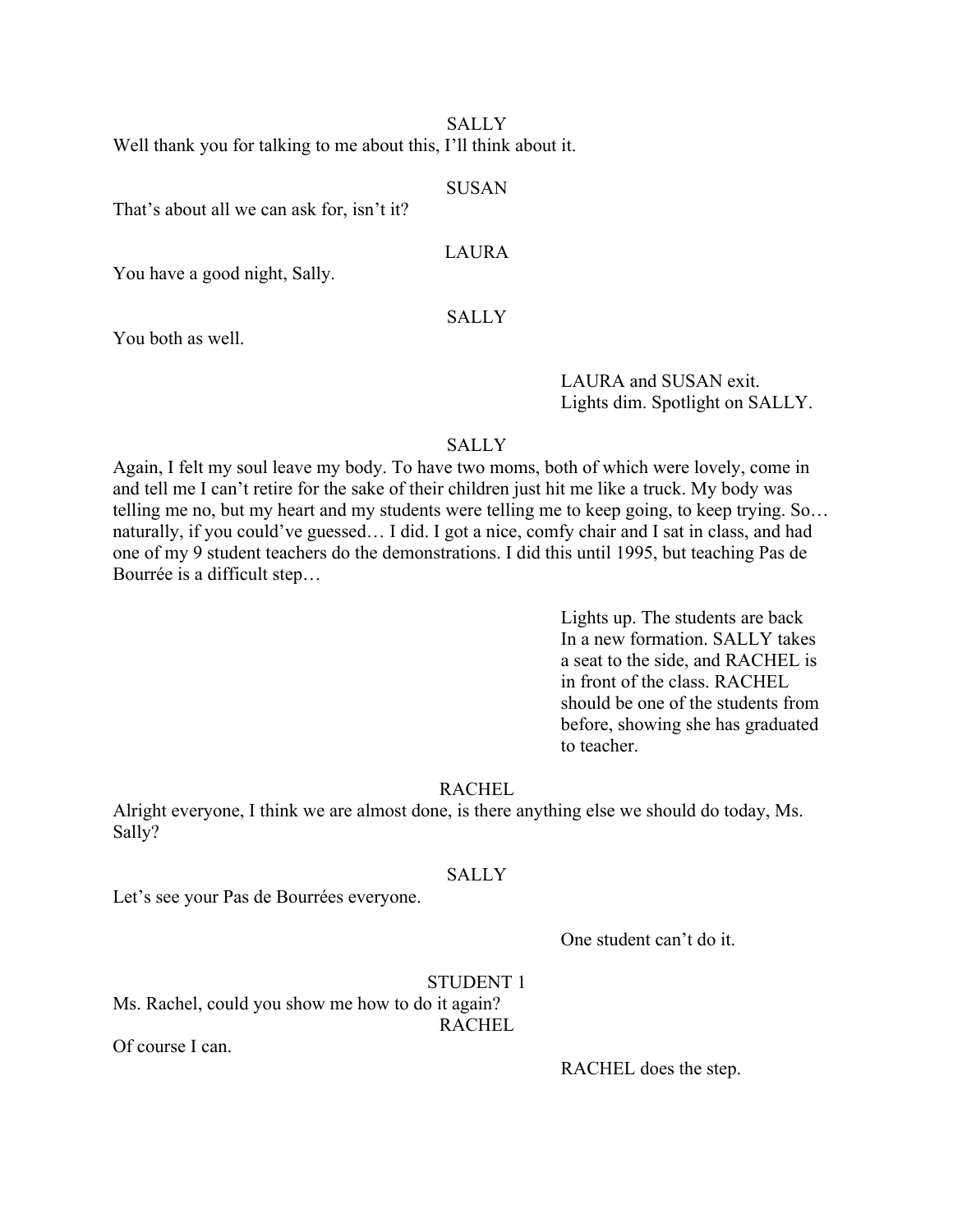| Make sense?                                 | <b>RACHEL</b>    |                                                                       |
|---------------------------------------------|------------------|-----------------------------------------------------------------------|
| You do it differently than Ms. Sally?       | <b>STUDENT 2</b> |                                                                       |
| I do?                                       | <b>RACHEL</b>    |                                                                       |
| Yeah, it looked different?                  | <b>STUDENT 3</b> |                                                                       |
| Ms. Sally, can you show us?                 | <b>STUDENT 4</b> |                                                                       |
| Let me see it one more time, follow Rachel. | <b>SALLY</b>     |                                                                       |
|                                             |                  | They follow RACHEL, but<br>get lost.                                  |
| Sorry, one more time?                       | <b>STUDENT 5</b> |                                                                       |
| Ok, wait, let me show you.                  | <b>SALLY</b>     |                                                                       |
|                                             |                  | SALLY gets up to do the step.                                         |
| Follow everyone.                            | <b>SALLY</b>     |                                                                       |
|                                             |                  | SALLY goes to do it, but when<br>she steps back she crumbles in pain. |
| Ms. Sally! Are you ok!                      | <b>STUDENT 6</b> |                                                                       |
| Yes, I'm fine.                              | <b>SALLY</b>     |                                                                       |
| Do you need help?                           | <b>RACHEL</b>    |                                                                       |